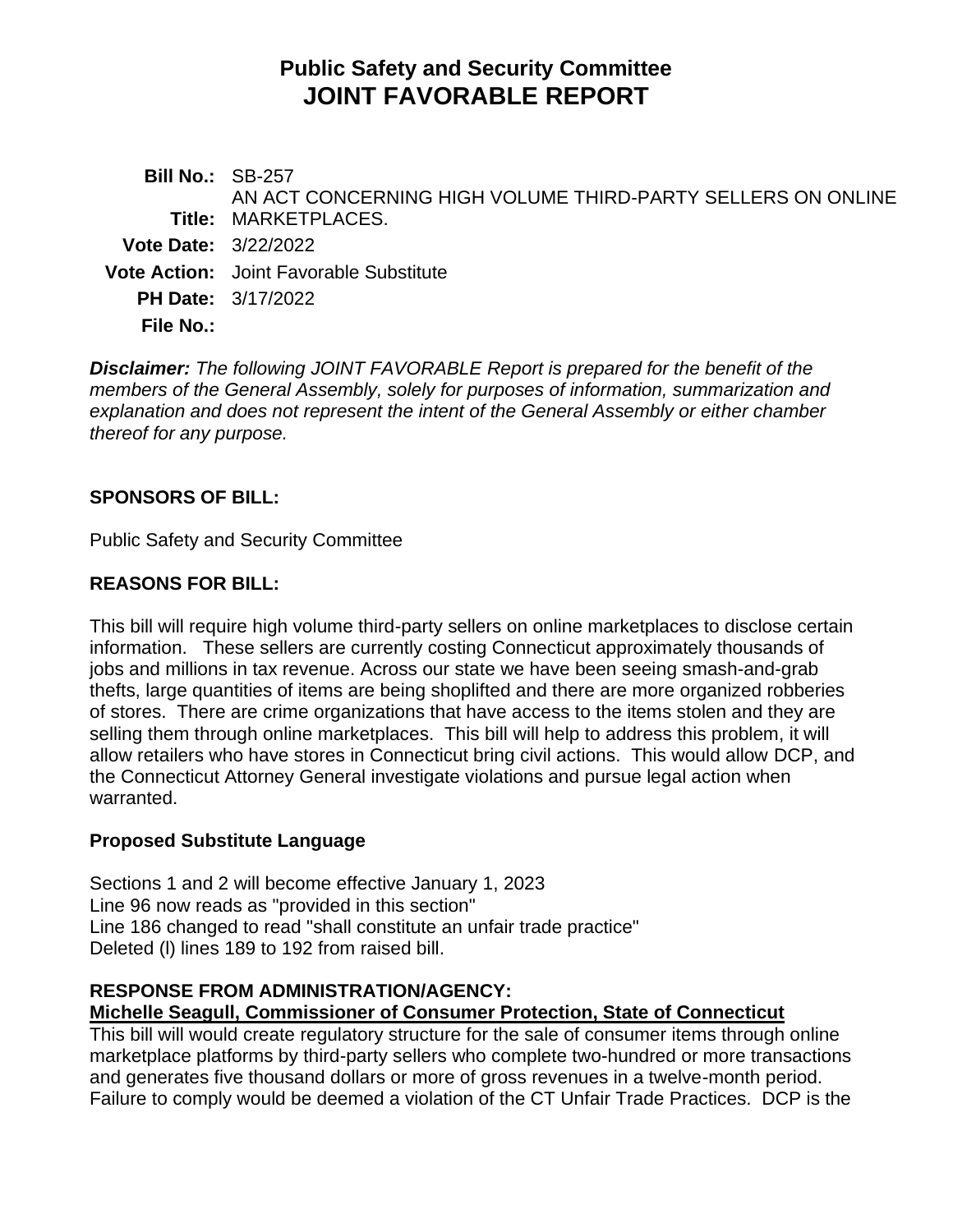only agency who can bring a case under CUPTA. As drafted DCP expects to receive a high number of complaints and requests for investigation. This would generate additional work for the DCP, and this would require additional resources for the Complaint Center, Investigations Division and Legal Division.

#### **William Tong, Attorney General, State of Connecticut**

This bill will combat the growing number of high-volume thefts currently happening in the state. The problem is estimated to cost Connecticut an estimated 8,000 jobs and more than \$169 million in lost tax revenue each year. These thefts are not your run of the mill shoplifters, they are organized retail crime. This bill has benefitted from the thoughtful input of various stakeholders to help combat these growing problems, allowing civil action to be brought by brick-and-mortar businesses and allow the Attorney General's office to investigate and pursue penalties and injunctive relief where circumstances warrant.

### **NATURE AND SOURCES OF SUPPORT:**

#### **Christopher Buchanan, Director, Public Affairs and State and Local Government Relations, Walmart Stores, Inc.**

Walmart supports this bill. As a both brick-and-mortar retailer and an online marketplace operator, they believe the seller disclosure and verification requirements within this legislation are best practices for all marketplaces. The legislation empowers consumers and law enforcement officials to reduce fraudulent sales. It would not harm law-abiding citizens but would make it harder for bad actors to compete with lawful sellers.

### **NATURE AND SOURCES OF OPPOSITION:**

#### **National Federation of Independent Business (NFIB)**

Understands the laudable intent of this bill, however the NFIB has concerns as currently drafted. The definition of High-volume third-party seller is too vague and broad. The requirement that the small business must disclose certain information, there is no specificity regarding reasonable security procedures and practices. No mention of the recourse or responsibility for liability in the event of a data breach or even an inadvertent disclosure of a seller's information to a consumer or other party by an online marketplace. State lawmakers need to keep in mind that CT's small businesses that choose to sell online are operating a national and even global marketplace. This compliance of this state-specific law and regulations are often felt throughout the economic supply chain. NFIB want to be sure small businesses that are law-abiding continue to have ample opportunity to sell, compete and thrive in online marketplaces without undue difficulty.

### **John D. Blair, Associate Counsel, Connecticut Business and Industry Association**

CBIA opposes this bill. The proposal would require small businesses that reach an arbitrary threshold be labeled high-volume seller and would be subject to disclosure regulations. Up to a third of the states considered such legislation and all of them have struck the proposals down. SB257 seems benign but would create substantial cost for many small businesses.

### **Christopher Gilrein, Executive Director, NE Technet**

SB 257 would contribute to a patchwork of state standards and create confusion and undue burdens for CT retailers and small businesses who depend on online marketplaces to reach a global audience. Technet has been working with proponents on a federal level that will help